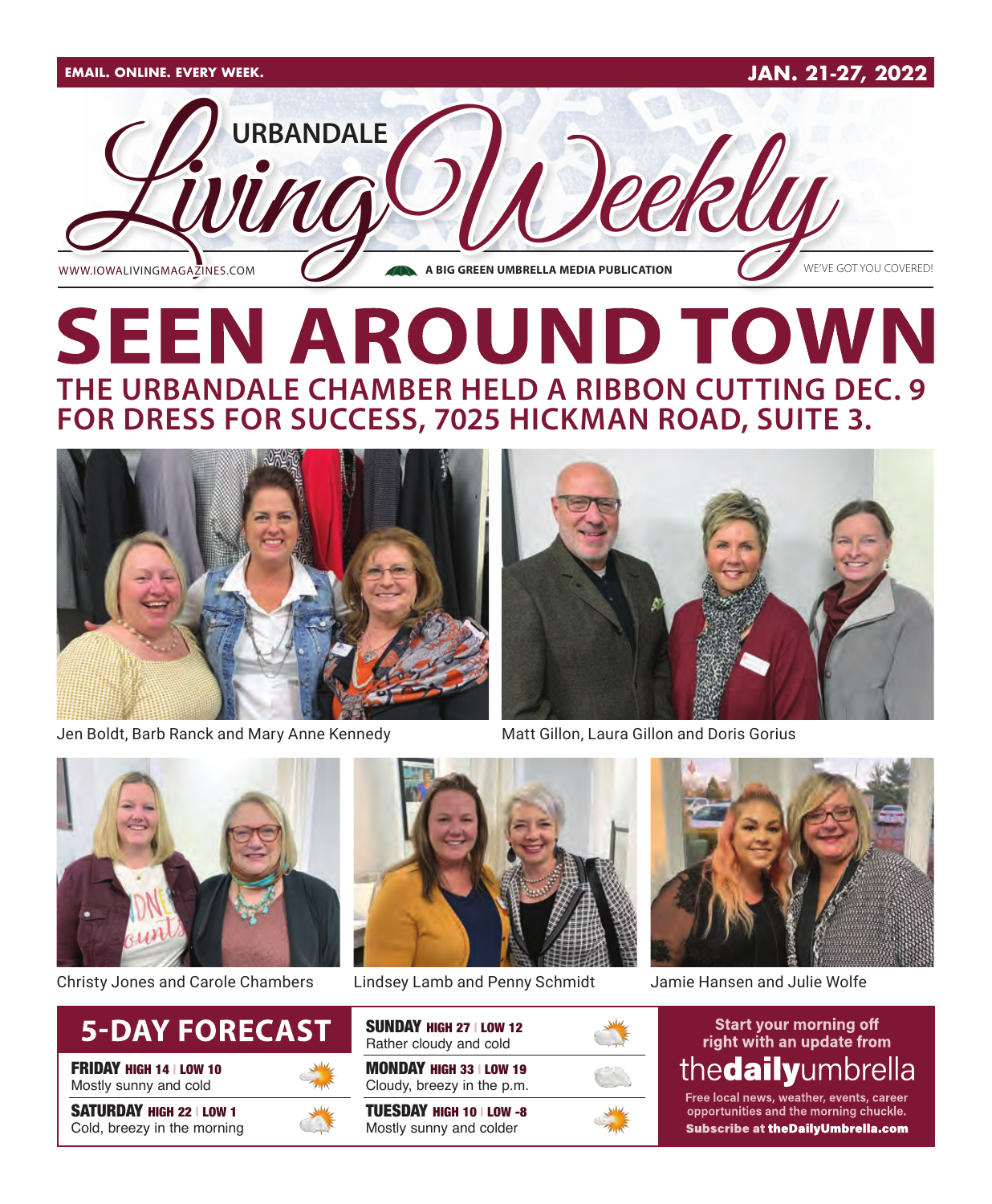

# MORTGAGE COMPANY SPREADS HOLIDAY CHEER WITH DONATIONS

Through 25 years of serving families across the Midwest, a local mortgage company has recognized the "most wonderful time of the year" can also be one of the most stressful — especially for families struggling with job loss, a death in the family, military deployment, a health crisis, etc.

"Many local families are facing a variety of hardships, which can feel magnified this time of year," says Chuck West, president of Midwest Family Lending. "Although we would love to do more, we hope a little support will ease the burden for these families — especially during this season."

The Urbandale-based team wanted to make the Christmas season a bit brighter for at least a few by donating to more than a dozen local families in need throughout the 12 Days of Christmas. They reached out to local schools, hospitals, churches, ministerial associations and other community groups to identify families in need of support and a little hope in the second year of the company's #SpreadCheer project.

Recipients of the #SpreadCheer campaign are listed below. To learn more about their individual stories, visit the Midwest Family Lending's blog online.

• Eastern Iowa family with a child battling a heart condition at UIHC Children's Hospital

• Lincoln, Nebraska single mom of three living paycheck-to-paycheck who has been hit by a "snowball" of challenges

• Martensdale family hit with COVID, father now fighting for his life

• Des Moines single mom of four through Jeff Hill's Future All-American Basketball Camp's

Holiday Giveaway

• Adel small-business owner (plumber) who, due to COVID, developed liver failure requiring many hospitalizations not covered by insurance

• Altoona single mom of three who's had a "rocky" year

• Spring Hill family scraping by to make ends meet and care for non-verbal, autistic child while living in a camping trailer after home burned down on Valentine's Day

• 11-year-old Norwalk boy fighting aggressive bone cancer, discovered after football injury

• Yale family consumed with care needs of children suffering from brittle bone disease and other health issues

• Indianola family of five regrouping from lasting effects of tough year that included loss, medical bills and long COVID

• Creston single mom of two small children with limited resources trying to keep up with going to school while caring for her kids

• Des Moines single mother and Ruth Harbor alum who recently lost her job

• 17-year-old West Des Moines student managing her household's bills while maintaining a 4.0 GPA

• Des Moines mother of four, including two children with autism, homeschooling due to the impacts of COVID-19

"We find each year these families help us more than we help them," West says. "They continue to provide an increased understanding and appreciation for the incredible strength and perseverance of our neighbors and communities in which we live." $\blacksquare$ 

**WE WILL RUN YOUR URBANDALE NEWS ITEMS FOR FREE.** Email your news by Wednesday at 5 p.m. to: tammy@iowalivingmagazines.com or call 515-953-4822, ext. 302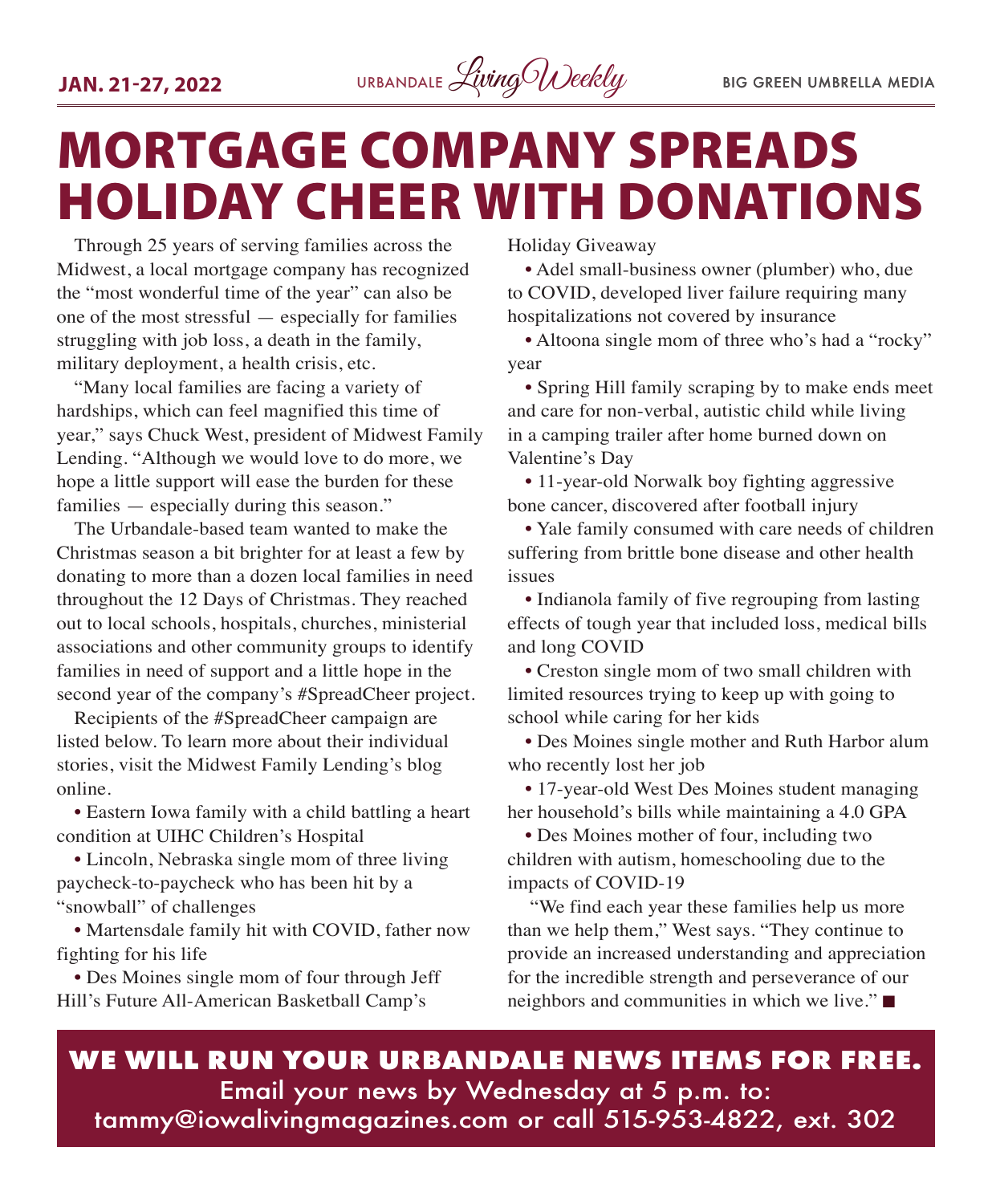BIG GREEN UMBRELLA MEDIA URBANDALE *Living Weekly* **JAN. 21-27, 2022** 

# FUNERAL NOTICE

#### **CLEVER "TY" BEAL**

Clever "Ty" Beal, 84, died Jan. 16, 2022. He graduated from high school at Hamilton, Kansas. He attended Emporia State College in Emporia, Kansas, but interrupted his education when he joined the Air Force in 1956. Six months after he joined the service, he married his high school girlfriend, Juanita "Nita" Hanson. After his discharge in 1959, he returned home and continued his education.

He worked for Hallmark Cards and was transferred to Des Moines in 1964.

A visitation will be held on Saturday, Jan. 22, 2022, from 10-11 a.m. with a funeral service to follow at 11 a.m. at Caldwell Parrish Funeral Home & Crematory in Urbandale. A graveside service will follow at Glendale Cemetery.  $\blacksquare$ 

## ANNUAL MOTHER-SON DANCE ON FEB. 5

Mothers, grandmothers, aunts, guardians — grab your little wild things and get ready for a Wild Rumpus at the annual Mother-Son Dance, which will be held from 6-8 p.m. Feb. 5 at Faith Lutheran Church, 10395 University Ave.

This year's theme, "Wild Rumpus," is based on the classic children's book, "Where The Wild Things Are," by Maurice Sendak. The event includes dancing, games, crafts and all sorts of other fun activities, including a photo booth.

The cost is \$30 per family, which will go to funding scholarships for summer camp at Lutheran Lakeside in Okoboji. Tickets can be purchased at http://www.faithlc.org.

For more information, visit the church's website or call  $515-225-8334$ .

## JOIN BOOK WORMS, LED BY A NATURALIST

Join the Book Worms book club with Polk County Conservation Naturalist Heidi Anderson to discuss an environmentally themed book each month at the Urbandale Public Library. Registration is due the day before the event. Register online at https://www.polkcountyiowa.gov/ conservation/. This free book club is for ages 12 and older.  $\blacksquare$ 

## UHS SPORTS SCHEDULES

#### **Saturday, Jan. 22**

9:00 a.m. **Wrestling:** Varsity Invitational vs. Multiple **Schools** 

#### **Monday, Jan. 24**

- 5:30 p.m. **Basketball:** Girls JV1 vs. Lewis Central
- 7:00 p.m. **Basketball:** Girls Varsity vs. Lewis Central
- 7:00 p.m. **Basketball:** Boys JV @ Johnston
- 8:15 p.m. **Basketball:** Boys 9th @ Johnston

#### **Tuesday, Jan. 25**

- 4:45 p.m. **Basketball:** Girls JV1 @ Des Moines Hoover
- 4:45 p.m. **Basketball:** Boys 10th @ Des Moines Hoover
- 5:00 p.m. **Wrestling:** JV/Varsity vs. Multiple Schools
- 6:15 p.m. **Basketball:** Boys 9th @ Des Moines Hoover
- 6:15 p.m. **Basketball:** Girls Varsity @ Des Moines Hoover
- 7:45 p.m. **Basketball:** Boys Varsity @ Des Moines Hoover

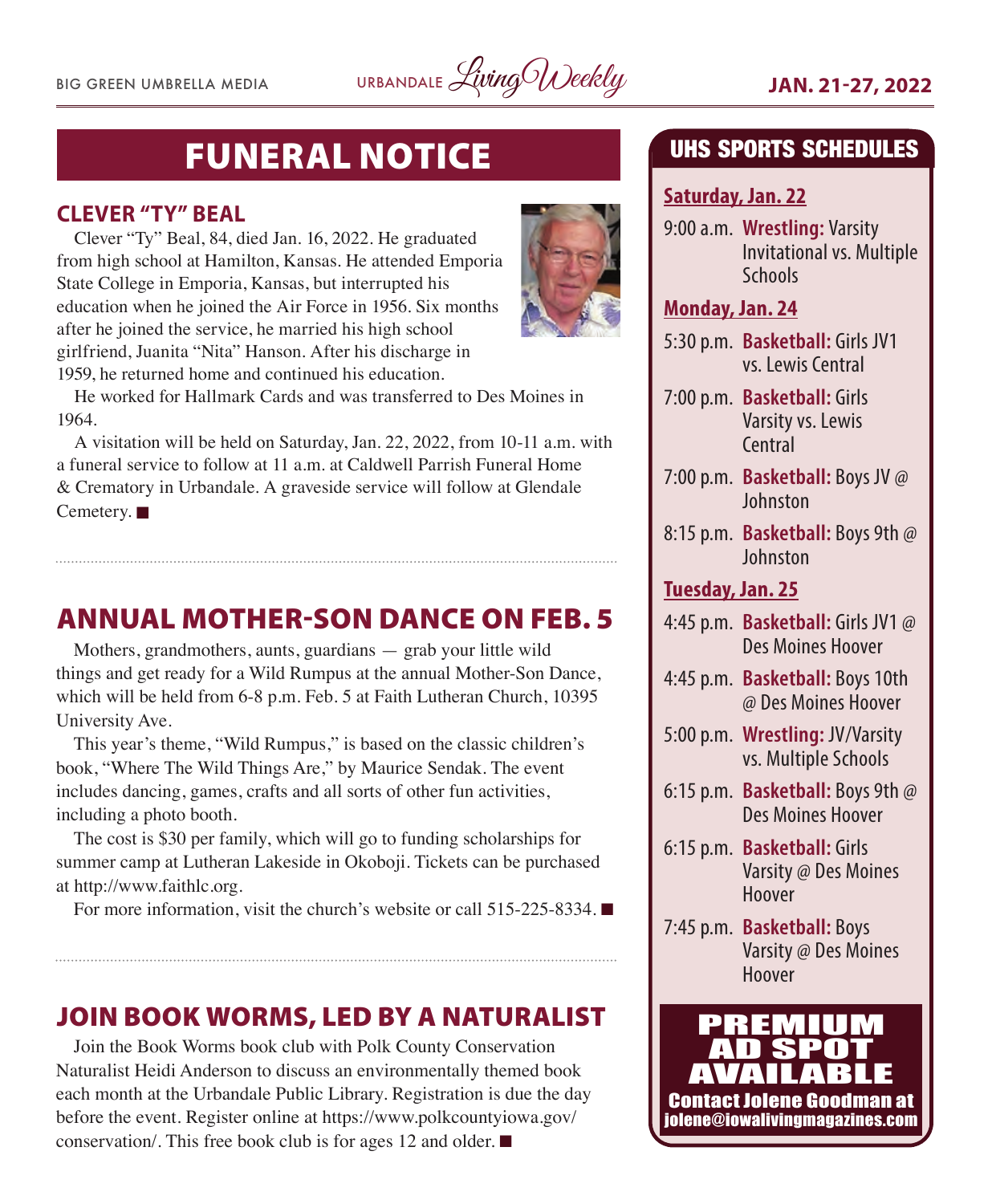FROM THE PUBLISHER

# MILK AND HONEY

Nothing seems to warm a person up on a cold day like a hot cup of coffee, or at least that's what my dad said when he filled up his Thermos each morning. But each time I tried a cup of his coffee, it tasted like dirty water.

I never understood the attraction, and whenever a friend or customer wanted to meet for coffee, I would embarrassingly order a hot chocolate — until my friend and CITYVIEW columnist Joe Weeg convinced me to slowly wade into this ocean of java.

Joe introduced me to cappuccinos, lattes, macchiatos, mochas and more, and I learned that these things are sinful. After taking out a small loan and going to the next notch on my belt, I decided maybe these cousins of coffee were not such a good idea. So I took a necessary hiatus — until my daughter Samantha familiarized

me with dairy creamer. Not the basic stuff, mind you. French vanilla. Italian sweet cream. I was hooked again.

While at an



industry conference, my Tennessean friend Will Thomas watched me pour a cement truck load of creamer into my coffee. Will, a definite coffee snob, helped me come to the realization that I didn't like coffee at all and that what I really liked was coffee creamer. He was right. If you have done any research on this, you know that coffee creamer is awful for you, but the addiction is real.

So I tried going cold turkey with the creamer, but I was instantly reminded of the dirty water taste of Dad's coffee. I tried cutting back on creamer, which isn't easy to do when it

pours out so quickly and easily from that perfectly contoured 32-ounce bottle. Then my wife encouraged me to try almond milk and a bit of honey in my coffee. So I tried almond milk and more than a bit of honey — and it was delicious. I am working on reducing the honey, but she tells me that it is better for me than dairy creamer, so I am going with the lesser of two evils.

Now, nothing seems to warm me up on a cold day like a hot cup of coffee — with almond milk and honey.

Have a great week, and thanks for reading.  $\blacksquare$ 

#### **Shane Goodman**

President and Publisher



Big Green Umbrella Media shane@dmcityview.com 515-953-4822, ext. 305

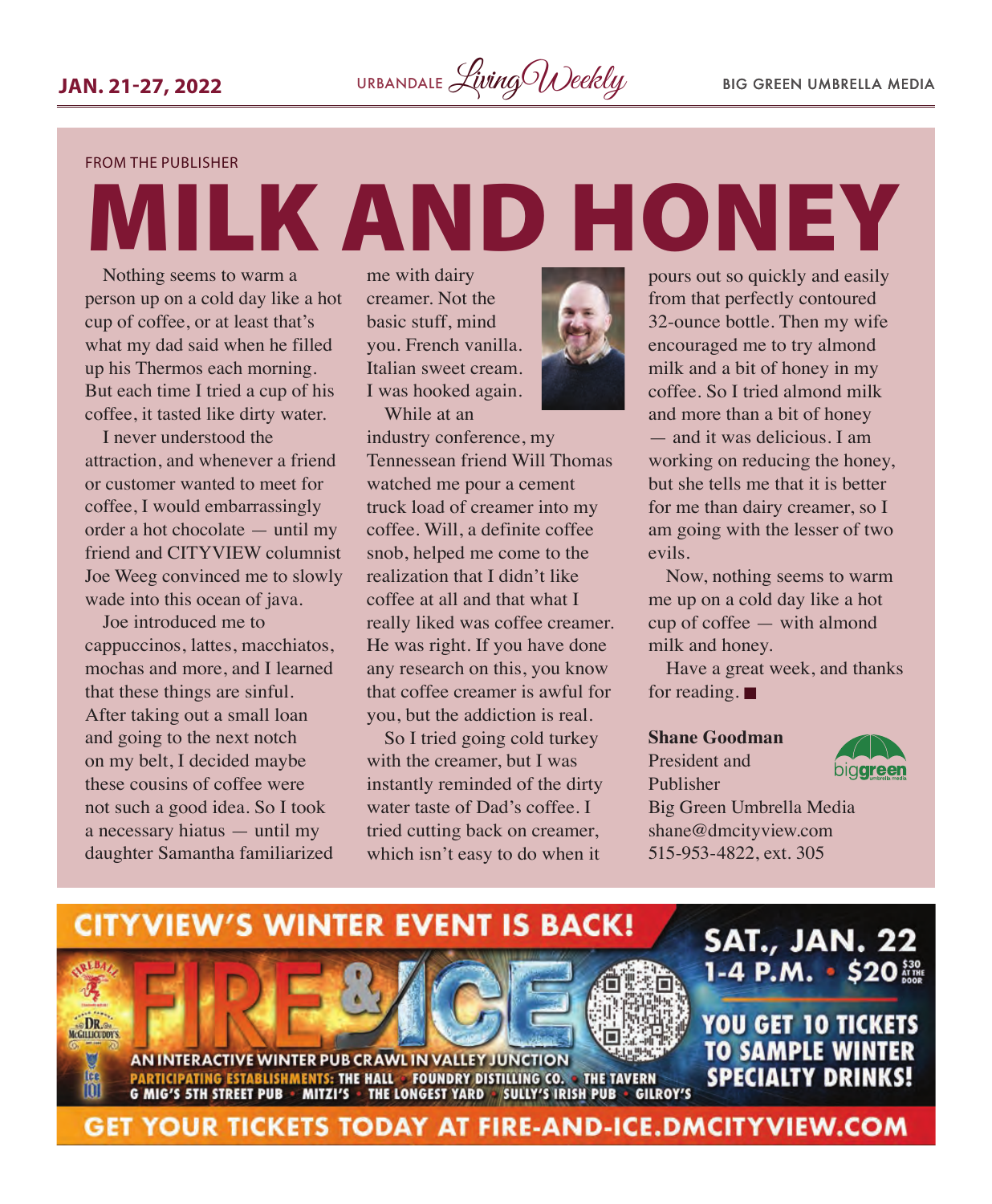BIG GREEN UMBRELLA MEDIA URBANDALE *Living Weekly* **JAN. 21-27, 2022** 

# URBANDALE PUBLIC LIBRARY HAPPENINGS

View all programs and register by visiting www. urbandalelibrary.org call the Library at 515-278-3945. Most events have limited space and require registration.

• **Winter Reading Challenge:** Everyone, birth through adult, can log 15 days of reading from Jan. 17 - Feb. 28 to complete the challenge. Participants ages 0 - 17 will win a classic book to keep, while adults ages 18 and older will be entered into a prize drawing.  $\blacksquare$ 

## 'TOWARD A UNIVERSAL SUFFRAGE' EXHIBIT AND EVENTS

The Urbandale Public Library will host "Toward a Universal Suffrage: African American Women in Iowa and the Vote for All" exhibit Jan. 27 - Feb. 4. This traveling exhibit honors and celebrates the contributions of African American women in Iowa to the women's suffrage movement. The exhibit is a collaboration between the Iowa Department of Human Rights' Office on the Status of Women, the Central Iowa Community Museum and the Carrie Chapman Catt Center for Women and Politics at Iowa State University.

• The opening keynote address by Karen Kedrowski will be at 6 p.m. Jan. 27 and is for adults and teens. Kedrowski is director of the Carrie Chapman Catt Center.

• Judge Romonda D. Belcher will present Sojourner Truth's "Ain't I a Woman" speech and share other details about this historical figure and her involvement with the suffrage movement at 10 a.m. on Jan. 29 for ages middle school and older.

• Continuing the Conversation: Panel Discussion will be at 2 p.m. Jan. 30 for adults and teens. A group of women will share their experiences as members of the African American community and business. Guest speakers include: Betty Andrew, president of the Iowa/Nebraska NAACP; Dwana Bradley with Iowa Urban Media and DSM School Board; Linda Franker, owner of Optimal Health & Wellbeing; State Representative Ruth Ann Gaines; Renee Hardman, CEO of BBBS of Central Iowa and WDM City Council member; Teree Caldwell Johnson, DSM School Board and Oak Hills Neighborhood Association member.  $\blacksquare$ 





We make professional websites simple.



- $-$  LOCAL People you know and trust. - QUICK
- Up and running fast.
- MODERN 100% mobile responsive design on all devices.
- **AFFORDABLE** Flat fees, no suprise charges.

For a FREE design preview with no obligation, call Megan at 515-360-1225 or email megan@iowalivingmagazines.com www.biggreenwebdesign.com

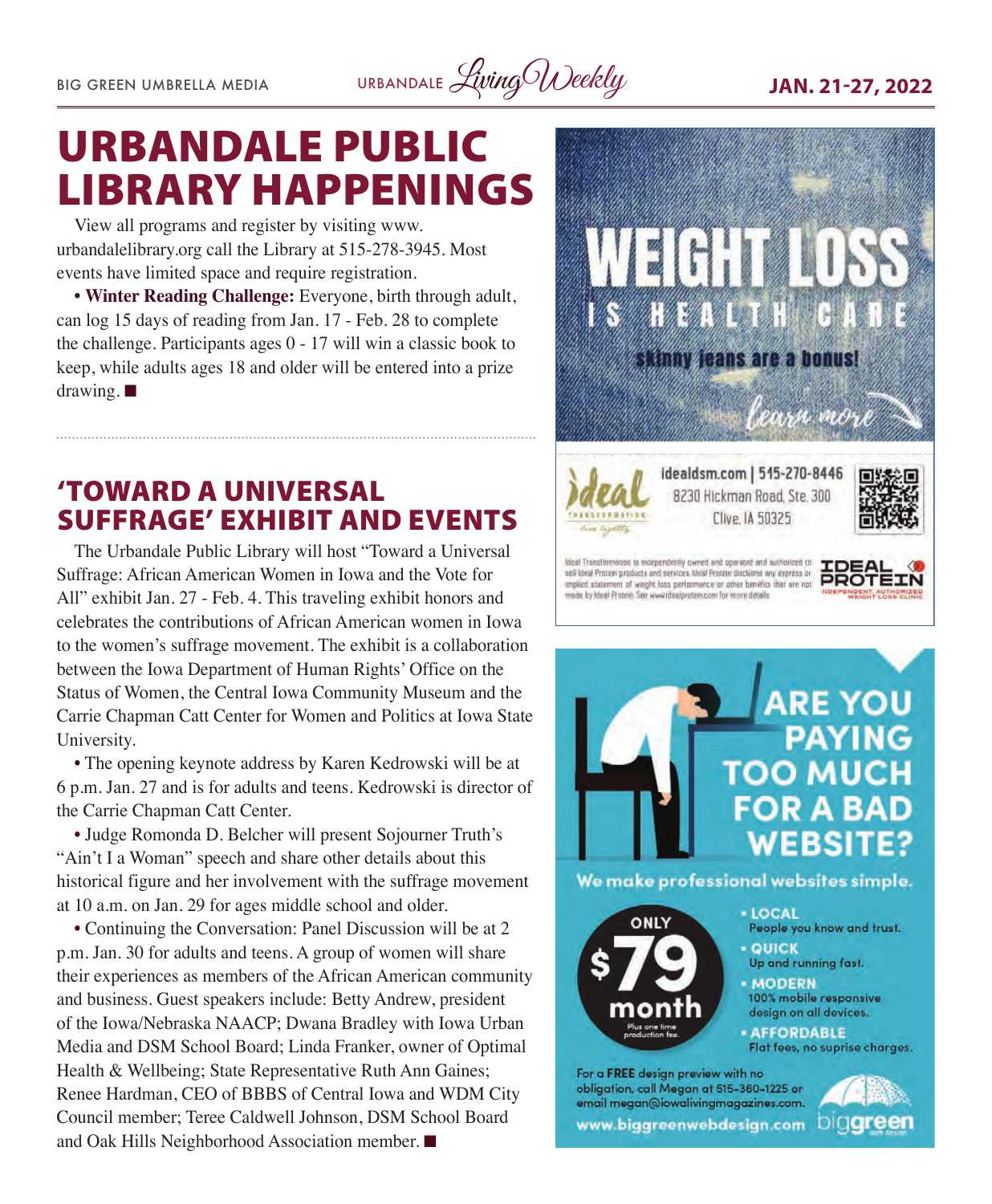

# EVENTS IN THE AREA

# **'THAT GOLDEN GIRLS SHOW! A PUPPET PARODY'**

#### **Jan. 25-30**

#### **The Temple Theater, 1011 Locust St., Des Moines**

Sophia and her get-rich-quick schemes, Rose and some epic tales from St. Olaf, Blanche and an insatiable hunt for you know what, and Dorothy's daily struggle to figure out life. This new show uses puppets to parody the TV classic "Golden Girls." For more information, visit www.desmoinesperforming arts.org.

## **'IMMORTAL BELOVED' BY THE DES MOINES SYMPHONY**

#### **Saturday, Jan. 29, 7:30 p.m. and Sunday, Jan. 30, 2:30 p.m. Des Moines Civic Center, 221 Walnut St. Des Moines**

"Ever thine. Ever mine. Ever ours," wrote Beethoven in a July 1812 letter to his "immortal beloved," a woman whose identity has remained one of the great mysteries of classical music. Now the Des Moines Symphony's Masterworks 4 features the concert "Immortal Beloved" with Natasha Paremski playing Rachmaninoff's grand Third Piano Concerto. For more information, visit www.dmsymphony.org.

# **IOWA WILD HOCKEY HOME GAMES**

**Various January dates Wells Fargo Arena, 730 Third St., Des Moines**

Enjoy hockey at the American Hockey League level, with players that regularly go on to play for the Minnesota Wild. For more information, visit www. iowawild.com. Home games are:

Friday, Jan. 28 vs. San Diego Gulls, 7 p.m. Saturday, Jan. 29 vs. San Diego Gulls, 6 p.m.

## **EXHIBIT: DOUBLE EXPOSURE**

#### **Through Feb. 25 Polk County Heritage Gallery, 111 Court Ave. Des Moines**

This year's photo show features still photography shot exclusively with film cameras and with camera phones. www.polkcountyheritagegallery.org

### **AGATHA CHRISTIE'S 'MURDER ON THE ORIENT EXPRESS' Feb. 4-20**

#### **Des Moines Community Playhouse, 831 42nd St. Des Moines**

It's winter 1934, and, when the Orient Express luxury train is stopped in the snow, a passenger is found dead in his locked compartment. Fortunately, the famous detective Hercule Poirot is also aboard to solve the case before the killer strikes again. www. dmplayhouse.com

# **VARIOUS SHOWS**

#### **February dates Hoyt Sherman Place, 1501 Woodland Ave. Des Moines**

A variety of performances are on tap for February at Hoyt Sherman Place. For details, visit www. hoytsherman.org.

Feb. 5: "Brooklyn Rider: Healing Modes" at 7:30 p.m.

**Feb. 11:** "Chris Janson: Halfway To Crazy Tour" at 7:30 p.m.

**Feb. 15:** "Des Moines Storytellers Project: Love" at 7 p.m.

**Feb. 16:** "An Evening With Bruce Dickinson" at 7:30 p.m.

**Feb. 18:** "The Mavericks: 'En Español' World Tour" at 7:30 p.m.

**Feb. 19: "Yola: Stand For Myself Tour" at 8 p.m. ■**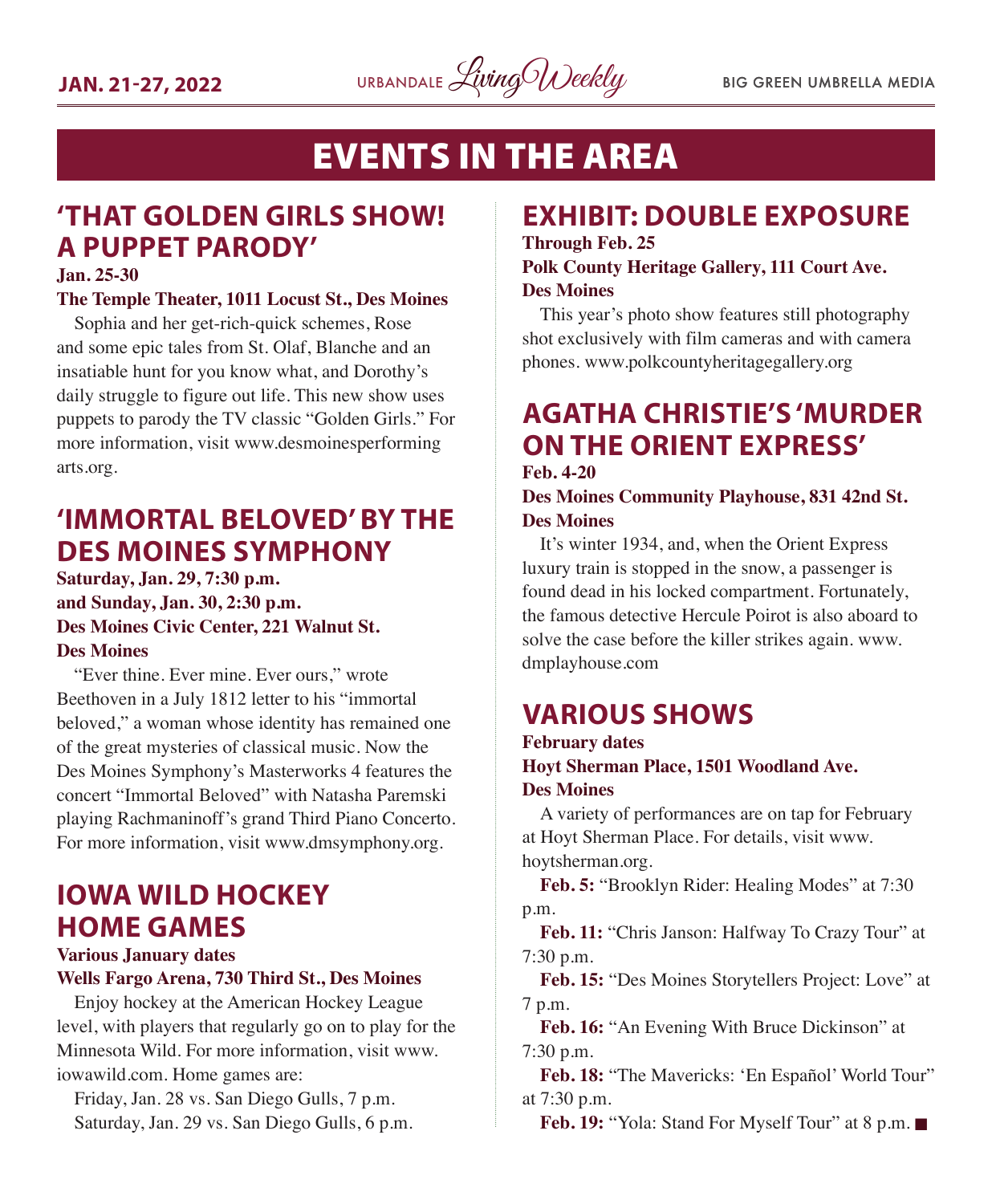# POSITIVE CHANGES TO MAKE IN 2022 RECIPE



*(Family Features)* Before you completely overhaul the way you live, keep in mind making positive changes may just be a few simple steps away. Starting small with attainable goals can help keep you on the right track throughout the year.

#### **Drink more water**

Preventing dehydration, keeping a normal body temperature and lubricating joints are all benefits of drinking enough water daily. Try carrying a reusable bottle as a reminder, choosing water over sugary drinks and opting for water when dining out.

#### **Learn to cook**

If you're not comfortable in the kitchen, start with simple recipes that don't force you to sacrifice flavor. After all, an eating plan is easier to stick to when you enjoy the foods you're making. For example, baja fish taco bowls take just 20 minutes for a spicy, fresh-flavored family dinner.

#### **Eat more whole grains**

Skip refined grains and instead opt for whole grains like brown rice and quinoa, which offer a more complete package of health benefits. You can be confident in options like Boil-in-Bag Brown Rice and Tri-Color Boil-in-Bag Quinoa from Success Rice, which are ready in just 10 minutes to help remove the guesswork in cooking while giving home cooks more time to focus on elevating dishes for loved ones.

#### Find more delicious recipe inspiration at SuccessRice.com.  $\blacksquare$

# BAJA FISH TACO BOWLS

**Prep time:** 10 minutes **Cook time:** 10 minutes **Servings:** 4

2 bags Success Tri-Color Quinoa 2 tablespoons olive oil 4 white-fleshed fish fillets (5-6 ounces each) 1 teaspoon Cajun seasoning 1/2 teaspoon salt 3/4 cup plain Greek yogurt 1 tablespoon lime zest 1 teaspoon lime juice 1/4 teaspoon ground cumin 4 cups packed baby kale 1 ripe avocado, halved, pitted, peeled and thinly sliced

#### **Directions**

Prepare quinoa according to package directions.

In large skillet over medium heat, heat oil. Season fish with Cajun seasoning and salt. Cook 2-3 minutes per side, or until fish is lightly browned and starts to flake. Set aside.

In small bowl, stir yogurt, lime zest, lime juice and cumin.

In medium bowl, toss quinoa with kale. Divide between four bowls. Top each with fish, sliced avocado and dollop of yogurt and lime crema.

Substitutions: Taco seasoning or chili powder can be used in place of Cajun seasoning. Arugula or baby spinach may be used instead of kale.